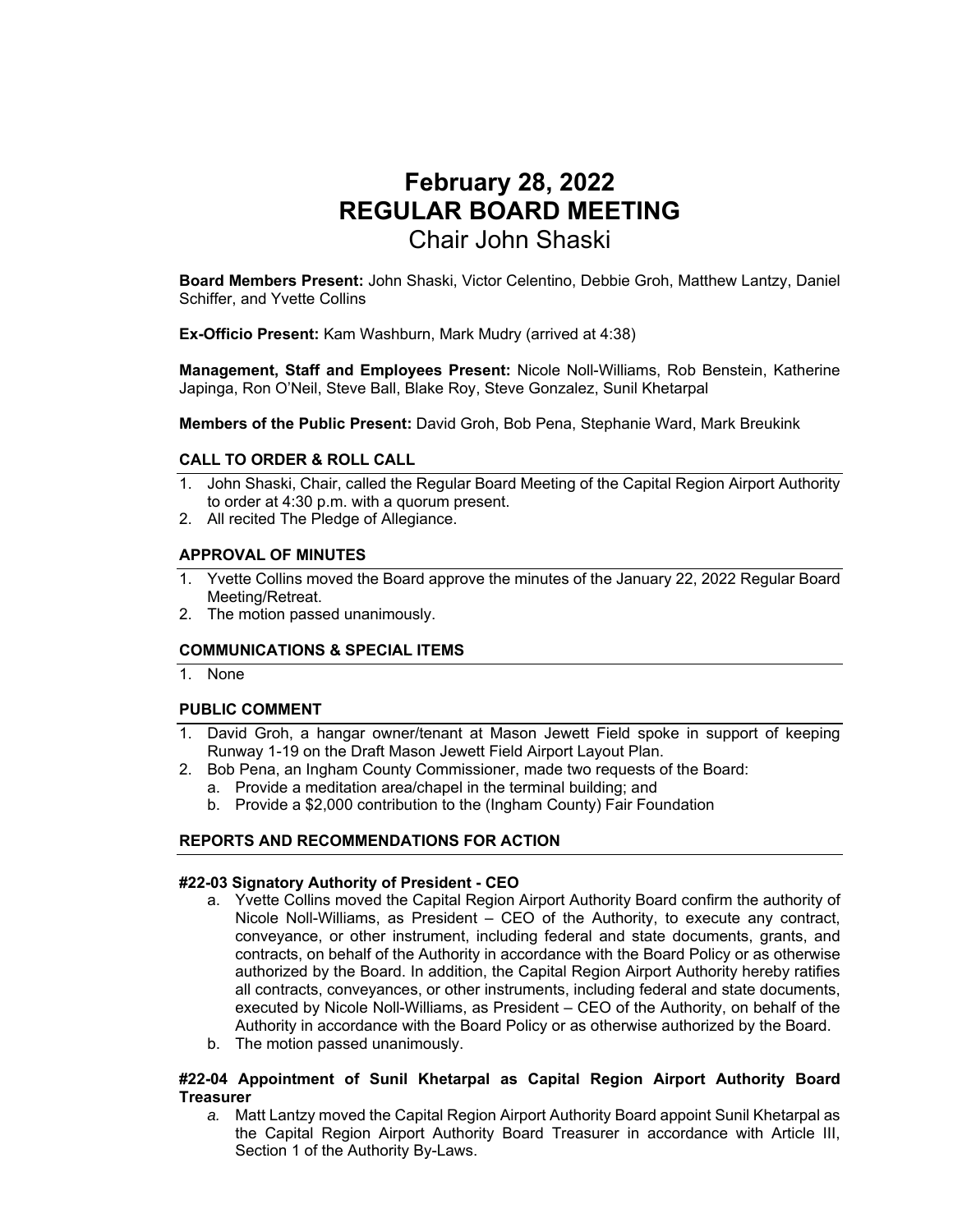b. The motion passed unanimously.

#### **#22-05 Ratify Execution of Concessions Rent Relief Airport Rescue Grant**

- a. Debbie Groh moved the Capital Region Airport Authority Board ratify the execution of Concessions Rent Relief Airport Rescue Grant No. 3-26-0055-063-2022 in the amount of \$143,048.
- b. *On July 8, 2021, the Airport Authority submitted to the Federal Aviation Administration (FAA) an application for a Concessions Rent Relief Airport Rescue Grant. The purpose of this grant is to provide relief from rent and Minimum Annual Guarantee (MAG) obligations to eligible airport concessionaires at the Capital Region International Airport. On February 4, 2022, the FAA issued Grant No. 3-26-0055-063-2022 in the amount of \$143,048.*

*The FAA required the grant to be executed no later than February 15, 2022. CRAA Board Policy, Section 200.05 D. states, "In the event of limited time constraints, or other situations requiring the urgent execution of a contract or agreement requiring Board approval, the President – CEO may sign on behalf of the Authority with the prior knowledge and consent of the Chair of the Board and legal review by the Authority's attorney. The agreement will then be presented to the Board for ratification at the next regularly scheduled Board meeting." Legal counsel has reviewed this agreement, and the Board Chair consented to the President - CEO executing the agreement on behalf of the Authority, which was done on February 7, 2022.*

c. The motion passed unanimously.

#### **#22-06 Accept Mason Jewett Field Airport Layout Plan Development Alternatives**

- a. Daniel Schiffer moved the Capital Region Airport Authority Board accept the proposed Mason Jewett Field Airport Layout Plan development alternatives and authorized the Mason Jewett Field Airport Layout Plan to be submitted to MDOT/FAA for approval.
- b. Discussion: Debbie Groh asked why Runway 1-19 is being excluded from the Airport Layout Plan update. What are our intentions; are we going to sell the land? Ms. Groh also mentioned that Mason Jewett Field will be receiving \$159,000 per year in Bipartisan Infrastructure Law (BIL) funding; this new program is more lenient for projects other than capital.

In response to Debbie's initial comments, Nicole Noll-Williams stated that we will never receive federal funding for this runway, and this has been an item for discussion for many years and it's time to move forward and take action. Step #1 in the process is removing the N-S runway from the ALP, and from there deciding on next steps – selling the land, etc.

Debbie expressed further concern with removing the N-S runway from the ALP because it's not hurting anyone to keep it on or costing any money to keep it on, and there is no point/real benefit to taking it off.

Victor Celentino stated that the Board tried to address this issue 19 years ago. He asked if we are ever going to build the N-S runway?

After Victor's comment about the board trying to address this issue 19 years ago, Nicole Noll-Williams commented that it goes back to funding from the FAA, and the simple fact is that we will not be getting any money for a N-S runway, and asked Stephanie Ward from Mead & Hunt to provide further information.

Stephanie Ward stated that the criteria from FAA has continued to restrict these type of funds, and new criteria puts more emphasis on the critical aircraft use. FAA says that there is no need for a N-S runway based on current usage and our current runway supports our needs.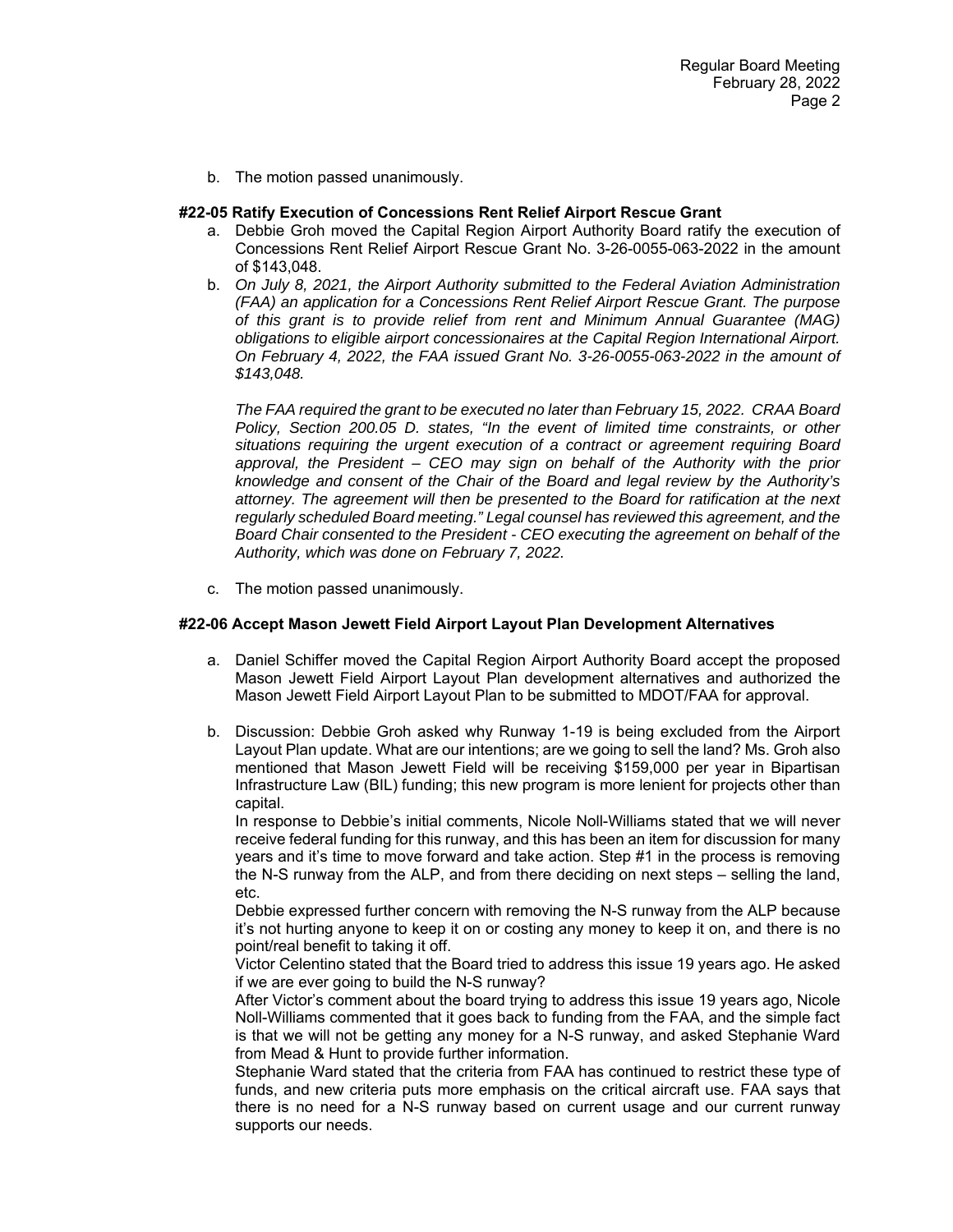Daniel Schiffer indicated that in the past, he provided sketches and architectural drawings for the N-S runway that would meet State standards and could be built by volunteers; however, nobody ever stepped up with funding. He stated that Runway 1-19 is a dead end and that we should sell the land and put the proceeds to use "inside the fence." Mr. Schiffer also stated that the N-S runway could only be used part time (seasonally). Debbie Groh stated that opposition to the airport started in 2001 when the owner of Aero Genesis (FBO) wanted to extend the E-W runway across Dexter Trail. She also stated that as a steward of General Aviation, the Board should keep Runway 1-19 on the ALP. Robert Benstein stated that the BIL funding is tied to the Airport Improvement Program, and projects need to be included in the Airport Capital Improvement Program (ACIP). He also stated that Federal funds were not used to purchase the land for the N-S runway. Debbie Groh moved to amend the motion to the original Resolution, which kept Runway 1-19 on the ALP; there was no support (second).

c. The motion passed: Ayes – Victor Celentino, Yvette Collins, Matt Lantzy, Daniel Schiffer, and John Shaski; Nays – Debbie Groh.

# **REPORTS**

## **Sunil Khetarpal – Financial Report for period ending 12/31/21**

- Sunil introduced himself and mentioned he is focusing on two major projects: End of Year (EOY) FY2022 and the FY2023 budget.
- Car rental revenue is \$100k over budget due to more people using cars to travel during pandemic.
- Airline revenue tracking below budget due to absence of United Airlines.
- Payroll and related expenses are below budget due to open positions.
- Maintenance expenses are currently over budget, but he expects that we will end the year close to budget.
- Professional services are expected to be over budget due to financial, development, and IT consultants, as well as increased janitorial expenses.
- Utility expenses are \$300k over budget, which is due to environmental clean-up fees related to the plane crash. These expenses will be submitted to the aircraft owner's insurance company for reimbursement.
- Through close monitoring of the budget, he is confident that we will report our EOY financial position close to budget.
- The airport team is adjusting 2023 budgets to reflect United Airline's leaving the airport.
- Payroll, environmental, IT security, and computer software demands will continue to drive costs upward.
- With the influx of Federal funding, we are reviewing capital projects to ensure the most efficient and effective use of these funds.

Daniel Schiffer and John Shaski requested that we reference appropriate page numbers in the Board Report when presenting the Financial Report.

Daniel Schiffer asked how CARES funding is accounted for at Mason Jewett Field?

Matt Lantzy asked how long it will take to draw down the CARES grant. Nicole Noll-Williams responded that the Period of Performance is 4 years.

Matt Lantzy asked if increased custodial services will be included in the FY2023 budget? Victor Celentino asked why Mason Jewett Field fuel revenue is down?

# **Katherine Japinga, 2022 Creative Campaign Update**

Regarding the billboards on 496, John Shaski mentioned that 496 will be under construction this year.

Daniel Schiffer complimented Katherine Japinga regarding our social media posts. Yvette Collins asked if we do anything with radio?